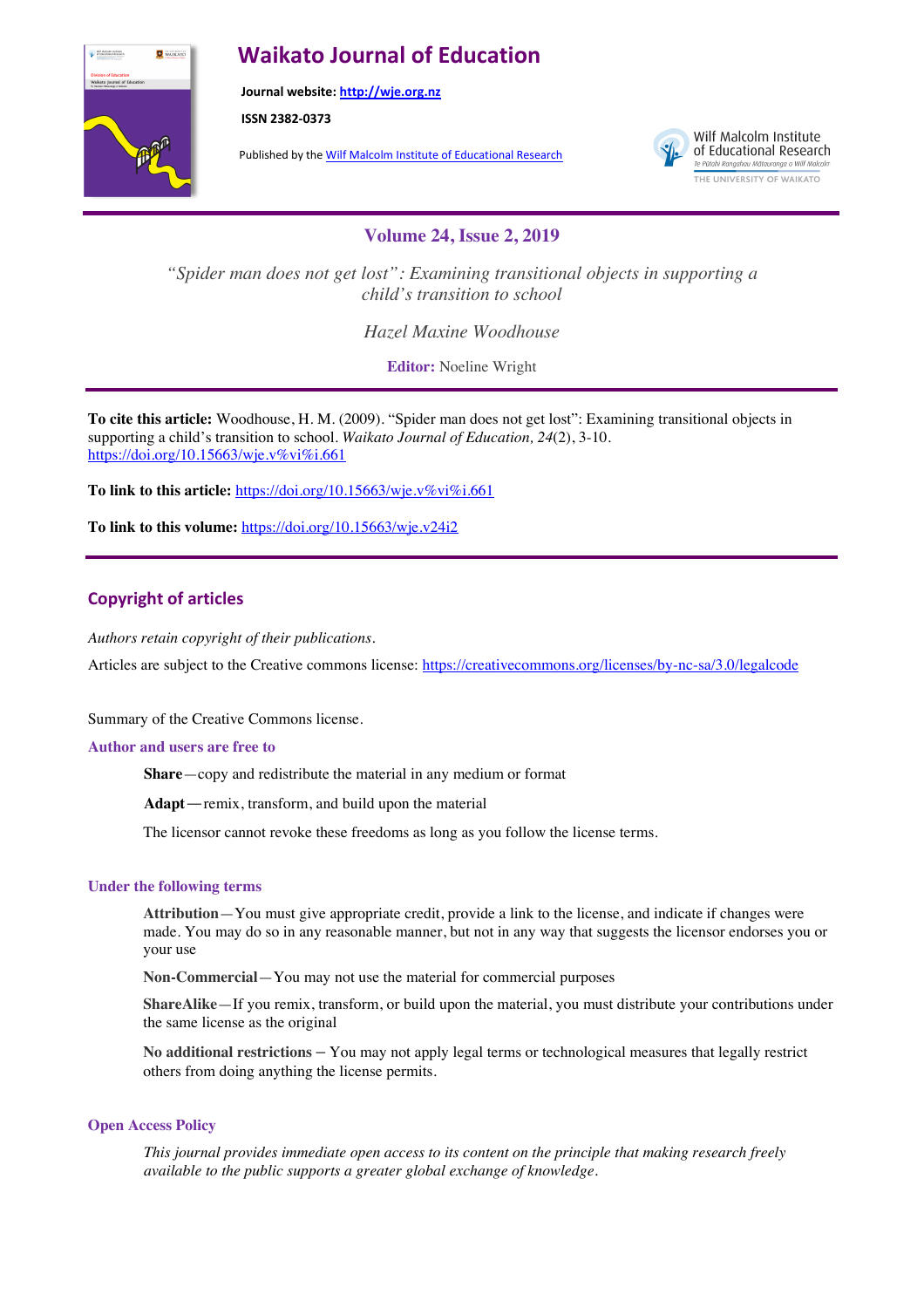**Waikato Journal of Education**

Te Hautaka Mātauranga o Waikato





# **"Spider man does not get lost": Examining transitional objects in supporting a child's transition to school**

**Hazel Maxine Woodhouse** The University of Waikato New Zealand

# **Abstract**

*In their move to school, children and their family are faced with significant changes in their relationships, environment and routine. In this article, the experiences of a group of children transitioning into a new entrant (NE) school classroom from their early childhood centre (ECE) are discussed. As they began adapting to the new social and geographical climate of school, the use of digital images and transitional objects became a foundational tool to support them in forming a connection and sense of belonging in this new place. Through the combination of these images and transitional objects there is potential to support their roleplay, enabling them to rehearse social and geographical scenarios that are affecting them in their world. This article will discuss that play is the medium through which children can show teachers where they are in their understandings, in effect planning their own next steps in their transition journey. This emphasises the importance of the NE teacher observing children's play to provide a thorough and responsive transition plan.*

# **Keywords**

Digital images; transitional object; roleplay; social and geographical adjustment

# **Introduction**

A major milestone for families and their young children is starting school. The move from ECE to school can be challenging and rewarding, but conversely, there is also the possibility for families and children to feel vulnerable and overwhelmed by this new experience. According to research by Alexander, Entwisle, and Kabbani (2001), a successful transition from ECE to school can have lifelong educational and social benefits for children.

An effective transitioning period for both children and their families is considered to be essential in setting a solid foundation for future education and social outcomes (West, Sweeting, & Young, 2008). In order to achieve this, there needs to be a realisation that transition is an open-ended process that supports children and their families for as long needed. It is therefore essential for educators to develop supportive relationships that are sustained throughout the child's and their family's journey. Children and their families need to be valued and recognised as a central part of school life. This paper explores



Wilf Malcolm Institute of Educational Research, Te Kura Toi Tangata Division of Education, University of Waikato, Hamilton, New Zealand ISSN: 2382-0373 Contact details: Hazel Woodhouse hwoodhou@waikato.ac.nz (pp. 3–10)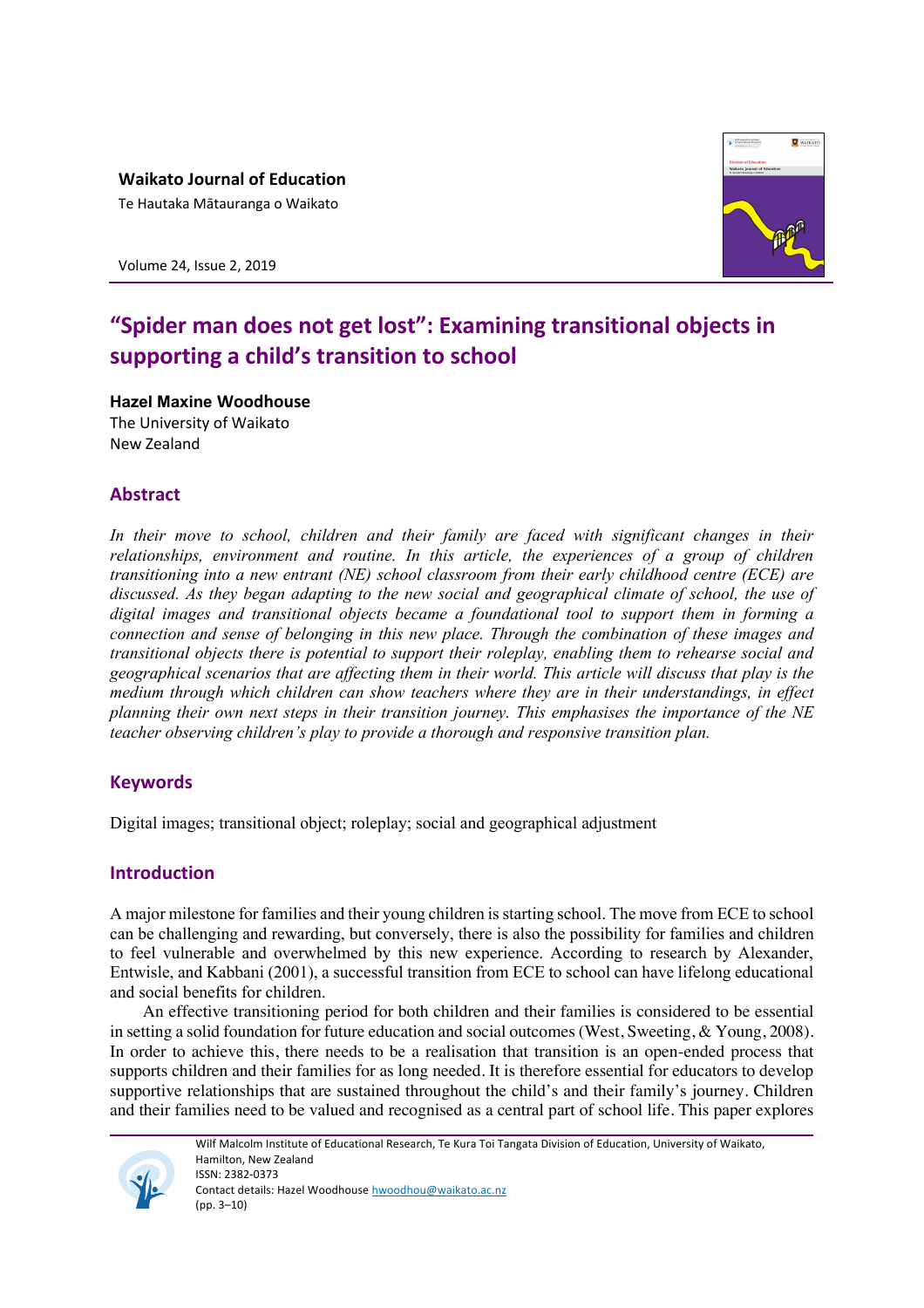the transitions of a group of 5-year-old children from their ECE to a NE play based Innovative Learning Environment(ILE—a flexible, adaptable learning space involving a team of teachers). This paper reports on some initial findings from doctoral research into exploring the impact of transitional objects in the form of digital images of the child and how these can be used to support children in their adjustment to school. With time invested in observing these children reacting to and communicating through play, teachers can begin 'improvising' (Lobman, 2006) and educating based on observing the actions of their learners.

# **Transitional objects**

Transitional objects can be called security objects, such as blankets or a special toy, that form part of the emotional support system that a child needs in their early years, providing support when they are in an unfamiliar place, helping to provide the comforts of home. They help children make the emotional transition from dependence to independence, making a child feel more at ease. The term 'transitional object' was initially mentioned in the research of Winnicott (1953). Later, the term interchanged to 'attachment object' (Jones, 2002), appearing in literature to mean a similar concept.

Winnicott (1953) discussed that the child's attachment to the object can be used to enable the child to move away from its mother. The object can also be used as a prop to give the child a memory of feeling comfortable, representing a way for the child to reduce any tension that they were feeling. Winnicott (1953) also discussed the object holding a capacity for symbolisation, enabling the child to personalise the object and the opportunity to bring it to life with human like qualities, providing a way for the child to participate meaningfully in an unfamiliar environment or with unfamiliar people. The effect of transitional objects continues through our lives as we link objects with meaningfulness and memories that are connected with other ideas, places and people. Photographs and mementos are a means of remembering good times and special people. Virtually all possessions have a value in creating the self.

## **Digital images and belonging**

Digital images, such as photographs, are powerful transitional objects as they can be used to "build, almost instantly, a sense of community and belonging, promote feelings of security and build children's self-esteem" (Good, 2005, p. 79). As a generalisation, a child's identity references how they think about themselves, their physical appearance, personality, ability, age, gender or ethnic group (Good, 2005). The concept of belonging constructed through these initial connections with the child's images, are bound together with that of their identity, enabling them to evaluate their stance within a specific setting, for example, within their family or peer group (O'Dwyer, 2006). In other words, to feel a true sense of belonging within a setting, a child and their family needs to feel welcomed, understood, included and valued. The development of a person's identity primarily comes from experience; children acquire new ideas about themselves and others, and modify their existing experiences, as they encounter their social and physical world (O'Dwyer, 2006). When a child is three or four years of age, the family structure provides the child with an understanding of their role within the family group, and so has a powerful effect on the child's sense of identity (Dowling, 2000).

When children begin attending their school setting, they adapt their familiar patterns and values of home life to face a world where others may do things differently or have different values. When a child begins school, their new teacher shares this responsibility of developing the child's sense of identity within this new place (The Centre for Early Childhood and Education, 2017). The influence of their role is to guide the child's sense of self and their interaction with others, how to establish and maintain friendships and to cope with the management of adversities. (The Centre for Early Childhood and Education, 2017). According to The Centre for Early Childhood and Education (2017), in their Irish publication of *Siolta Standards manual*, a child needs to know that they are recognised and that their behaviour and personality are understood so that they feel comfortable and develop a sense of belonging within the setting.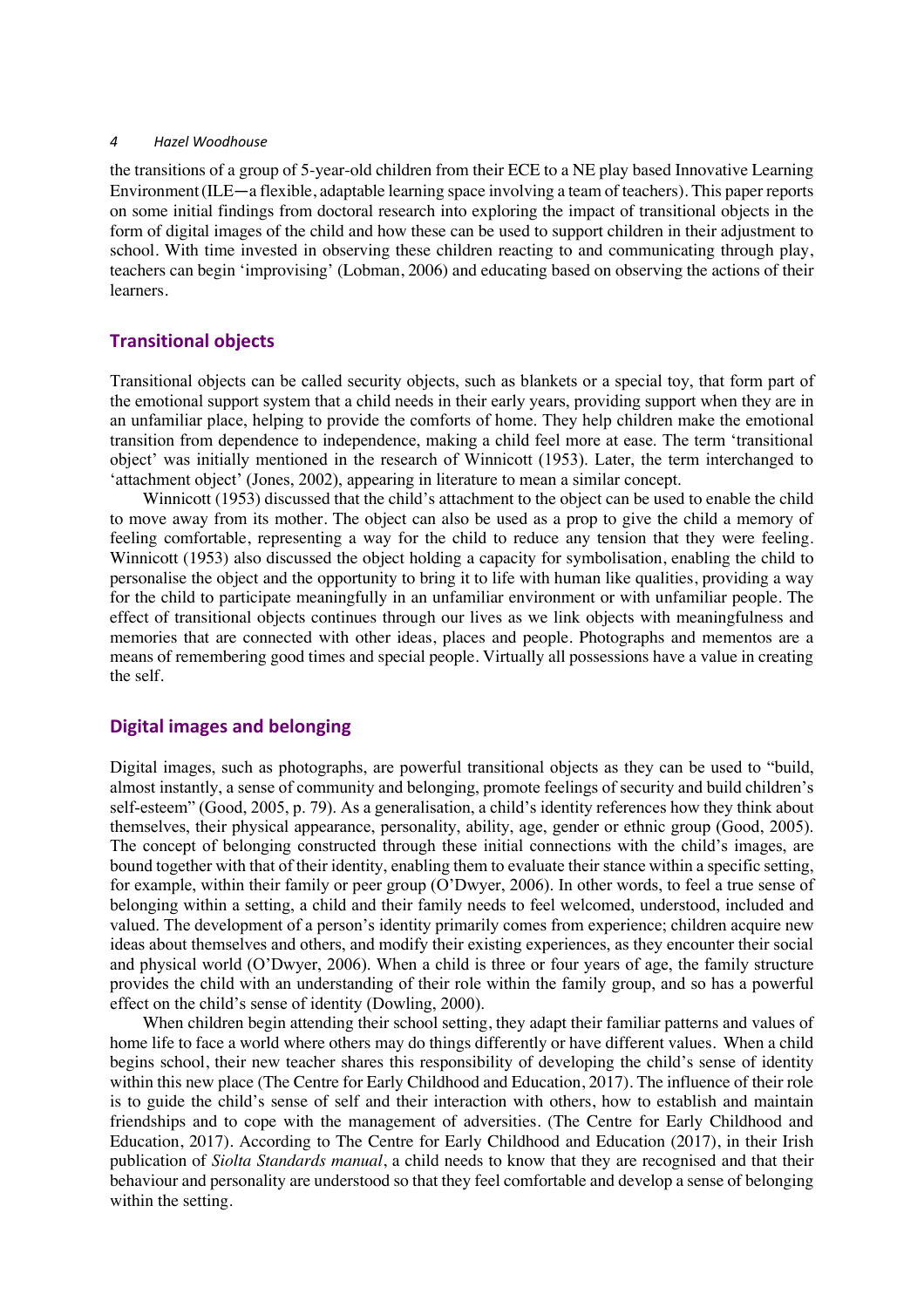In the *New Zealand Curriculum* (NZC) (Ministry of Education, 2007), the key competency of 'Participating and contributing' states, "Students who participate and contribute in communities have a sense of belonging and the confidence to participate within new contexts" (p. 13) while the NZ national early childhood curriculum *Te Whāriki* states in the belonging strand, "Feeling that they belong contributes to their (children's) well-being and gives them the confidence to try new experiences" (Ministry of Education, 2017, p. 31).

This remainder of this paper discusses the use of digital images of individual children as transitional objects to assist their transition from ECE to school and the usefulness of teacher observations of children's use of these objects to understand the richness of their sociodramatic play in contributing to their transition and their growing sense of belonging in a new environment.

## **The study**

My doctoral research focuses on a collaborative approach to transition, using Facebook as a digital platform to meet, share and contribute to the families' transition to school.

One of the initiatives I implemented was to display digital images of the children in different areas of the classroom in anticipation of their first visit. I wanted to create a connection to this new environment for the child and their family where their digital images would support a feeling of belonging rather than unfamiliarity. The digital images of each child were located in a prominent place in the classroom in order to be noticed by the families on their arrival. Similar images were used on coat peg cards so that the children would quickly recognise where to put their bag and belongings. I wanted to use this initial idea of creating a space of personal belonging to help the child establish themselves within the space by affixing a photograph onto a wooden block to make their image more tangible and portable. Each child had their own individual block person and could play with it at any time they chose.

As children began to use the block people, I started to observe how they were using them and how I felt this was assisting, or not, their transition into classroom life. I had not envisaged that these block people would be so significant in enabling children to make sense of their new environment and express their ideas and feelings. As I reflected on my observations, I was interested in what literature might contribute in helping me theorise about children's experiences and transition process.

#### **Findings**

Jake, one of the newest children to start school, immediately asked if his block person could be a superhero just like Batman. Jake was wearing his Batman costume at the time, so it seemed a great place to start. Jake was also noticeably connected to the photographic images of himself in the classroom. He would take his photo from his peg card and begin to look at himself. I wondered if this strong interest and curiosity he was displaying of his self-image could be captured within his block person and the potential this object may have in easing some emotions he was feeling about school. Jake had been very upset at regular intervals during the day and needed a lot of support, he declined to integrate with the others and showed little indication of trying to cope with particular parts of his day. White and Carlson (2016) describe these more stressful moments of Jake's day as being 'hot', and the more settled moments of his day as being 'cool' contexts. White and Carlson (2016) go on to discuss how a child's ability to manage and cope in day-to-day situations is linked to the strength and development of their executive functions. They highlight three main areas of these functions which influence a child's competencies to cope: working memory, flexible or cognitive thinking, and inhibitory control inclusive of self-control. If a child is still developing in any of these three key areas, they may find it difficult to understand other's points of view, regulate their emotions, and enduring difficulty in handling changes in the day. Jake had already shown investment in personalising his block person into Batman, he had a strong interest in his self-image and I wondered if he may view his block person as a potential transitional object.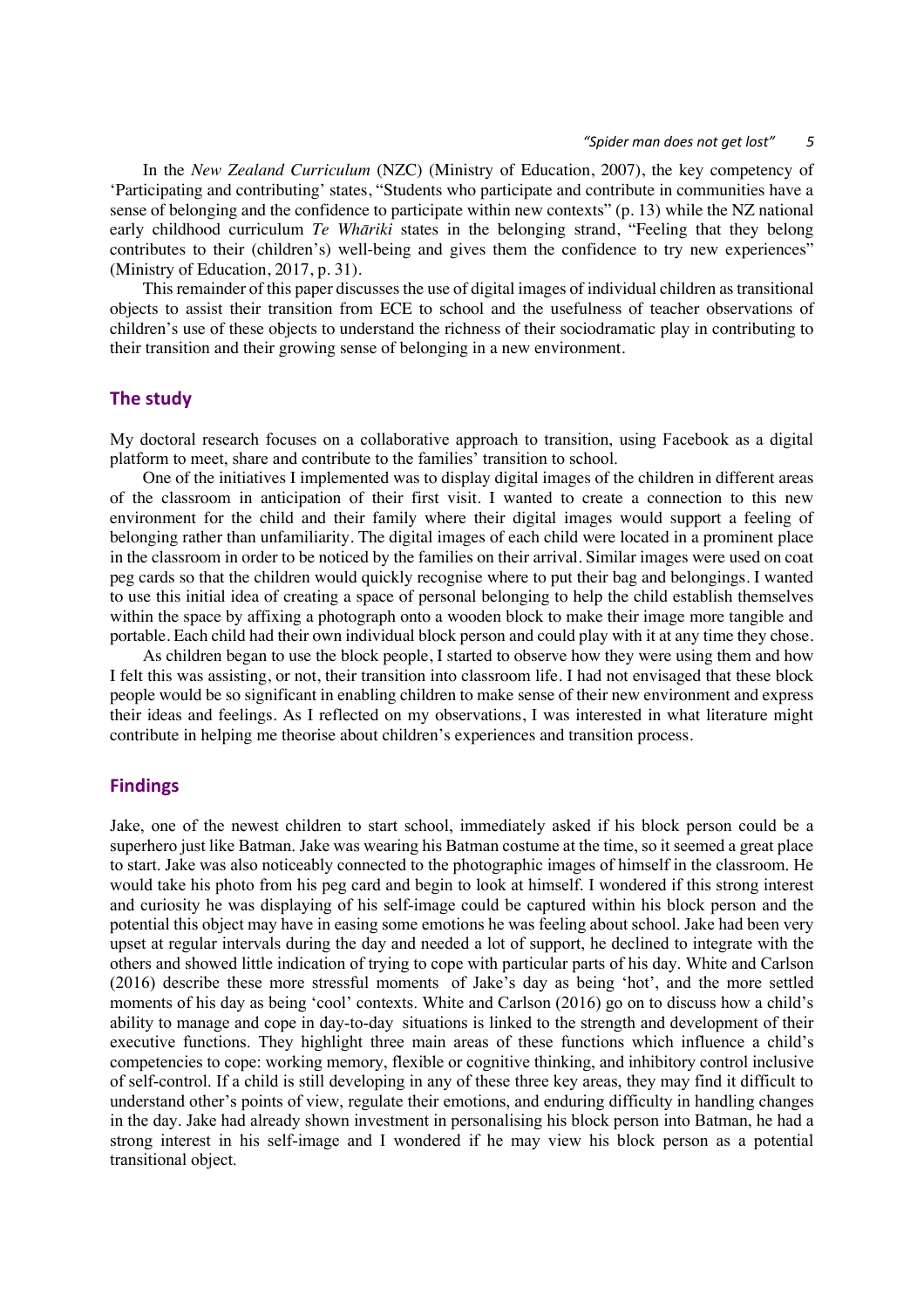#### **Roleplay and social adjustment**

Jake was generally unsettled when he arrived at school each morning. He would isolate himself from the others by going to the writing table and making masks. He liked to wear his creations and run around the classroom in pretence of being a superhero character, roaring loudly at the other children. Boisterous play associated with boys, which Jake was displaying, was highlighted in Paley's (1984) research into children's play within her own classroom environment. She discussed this energetic play as the notion of 'momentum'. She reflected that due to this, boys tended to be reminded regularly throughout the day to calm down, not the most effective way for Jake to feel constantly cautioned. I tried to look past Jake's boisterousness and endeavoured to fundamentally understand more about the actual roleplay that I observed Jake engaged in. By wearing his mask and being in role, it was giving Jake an opportunity to rehearse those real-life situations troubling him in a safe, low threat environment (White & Carlson, 2016). I had observed that Jake's roleplay took on quite complex stories. I saw the opportunity to ask Jake to draw a picture about his story and that maybe we could write it down together (Paley, 1984). Jake explained his story about Spiderman and the day he got lost and so could not save the people.

Harris (2000) suggests that role-play, in which children imagine and act out the part of another person or creature, has special significance for the development of social understanding. According to White and Carlson (2016) the psychological distance of being in role as a superhero promotes a bird'seye view on situations in which children may be feeling stressed or finding difficult to handle. Once children view the situation within their adopted role, they can see choices more clearly, reflect on them more fully and ultimately exert greater control over their actions.

When Jake was out of playing role, he tended to struggle with the social aspects of his school day, and his anxiety increased. When he was in role, he emulated the strengths or powers of a superhero, believing in them as strong role models, feeling fearless and ready to deal with any situation, which was what I was observing him display within his boisterous behaviour (Coyne, Ruh, Linder, Rasmussen, Nelson, & Collier, 2014). Superhero play is also often associated with rough-and-tumble play. Pellegrini (1998) studied teachers' and playground supervisors' perceptions of this type of play. He found that many teachers believed this type of play progressed to real fighting; however, based on some of Pellegrini's (2002) later studies, he found that with rough-and-tumble play, play fighting only occurred 10 percent of the time on the playground, and only about one percent of this led to real fighting. When observing the boys playing together with their block superheroes, I noticed the level of noise and boisterousness did subside, their play became more imaginative; they were constantly adding to each other's narratives about their superheroes. Through my observations I noted that superhero play had the potential to promote more creative and complex stories. Jake and Raymond were dressed as Batman in their block people images; they both hooked into becoming superheroes, playing alongside of each other, flying their block person through the air creating stories about the two batmen being friends and fighting the bad guys together. In his study of friendships in a preschool, Corsaro (1985) found many themes of children constructing peer cultures including bad guys and good, reflecting upon good versus evil. When viewed within the peer culture perspective, the children's narrative performance may have reflected their interest in these themes and their attempts to construct their knowledge and understanding of these issues together in their newly formed peer culture group.

I found it encouraging to observe Jake participating and beginning to build connections with Raymond, forming their own peer group. According to Dockett and Perry (2007) children who start school with an existing friend, or who develop a new friendship during their first year of school are reported to have positive attitudes towards school and to adjust to the environment of school more easily than children without such strong friendships. For Jake, this was finally beginning to happen due to the boys discovering a common cultural connection to superheroes. Jake and his new friend attracted the attention of a third boy and the small group moved into the home corner, playing role play games together, focusing around their superhero adventures. As Marcolino & Mello (2015) suggest, roleplay and stories about superheroes can have a significant influence on the context and themes of children's imaginative play. This is because superhero stories present the relationships between the characters in a lively way. The key role of the superhero is particularly attractive to children for personifying intense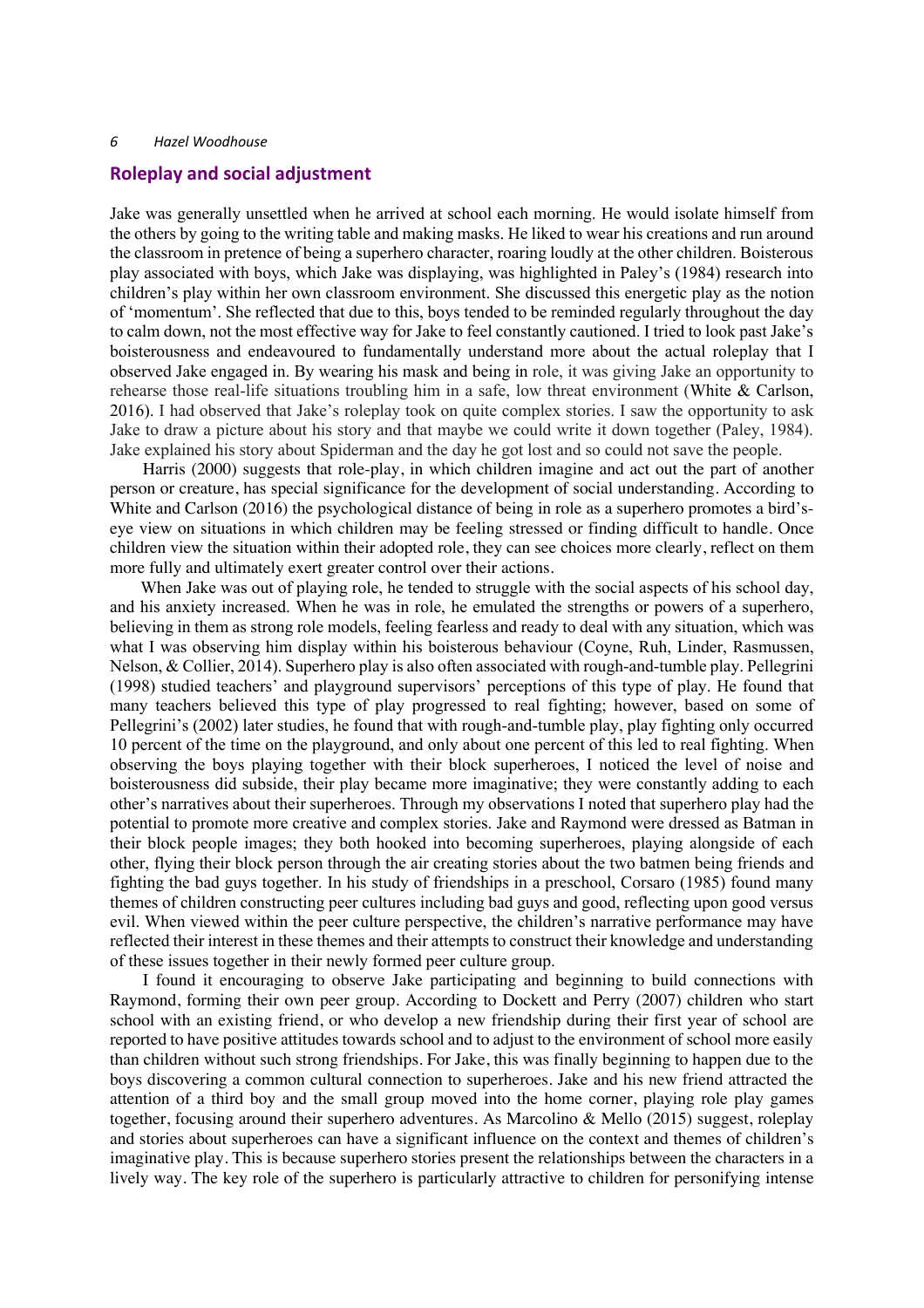movement and interaction with various characters in the plot. I observed how Jake and his friends were certainly hooking into the creation of their own exciting storylines and movements!

## **Children's decisions about protocols for the block people**

The class decided that the block people had to go back on the maths table at the end of each session, that way they would not get lost. I noticed that this agreement did not last! Kamsan's block person would regularly be missing from the maths table at the end of the day and turn up in random places such as in my classroom cupboard or in the sand the next morning. What in fact was occurring was that Kamsan was taking his block person home and leaving it beside his bed. Kamsan was finding comfort and familiarity in his block person. It had become his transitional object, travelling between home and school. Kamsan began personalising his block person, eagerly telling us that his block person, 'mini Kamsan', liked to go on adventures at night when there was nobody in the classroom. When Jake arrived at school in the morning, he would ask Kamsan what his block person had been doing last night and what adventures he had been on. This was a cue for Kamsan to begin his story, much to Jake's delight. For Jake, the block people were beginning to be the common ground he was using to socialise and begin to make friends. His chats with Kamsan about his block person's nightly movements began to extend and the two boys began to bond over the new concept of constructing spaceships and hotels for their superheroes.

## **Multiple self-images**

Jake decided that he wanted to add another superhero to his Batman block person. He said that he would like to be Spiderman sometimes too. Indeed, Jake alternates superhero outfits; one day he arrives at school as Batman and the next day he is dressed as Spiderman. According to Galbraith (2007), children's perspectives of superheroes can change every day; it can be dependent on a multitude of factors such as their siblings influence, what they have watched on TV that day or peer opinion about who their social group think is the coolest superhero right now (p. 265). I asked Jake what was special about Spiderman that was perhaps different from Batman. According to Jake, "Spiderman does not get lost because he uses his special web so that he can swing over buildings to know where he is going". Children's understanding of a hero's superpowers was the focus of Fernie's (1981) study, which highlighted that young children often thought that superpowers were real and had difficulty separating reality from fantasy. Spiderman's superpowers had made a real connection with Jake. The fact that Jake, when not in role, struggled with aspects of the day, was in contrast to taking on a superhero role that helped him to emotionally cope and manage. Jake's experience of feeling empowered by his superhero role are similar to the children in Fernie's (1981) research who believed that, "he who flies does not cry" (p. 5).

I reflected back on Jake's emotional outbursts that now only occurred before morning break and lunchtime. I talked to his mum about what could be possibly triggering them. We discovered that Jake in fact wanted to play rugby on the field during the breaks, but he was frightened that he would get lost. This fear stemmed back to Jake's very first day of school when he arrived full of confidence and went to play outside before the morning bell, but unfortunately Jake became disoriented and could not find his way back to class without the help of an older child. I decided that the block people may be a way to help Jake tackle his ability to locate his way around school. He was very attached to his block person, and I thought I could set up some invitations to play within the construction space, of photographed block buildings around our school situating them into a simple play map. This could provide an invitation to integrate these key landmarks as a way to increase Jake's familiarity with the school environment. I then set up the block people into the play, leaving it as an invitation for the children to explore. I wanted to observe Jake's reactions and if he integrated these local landmarks into his play.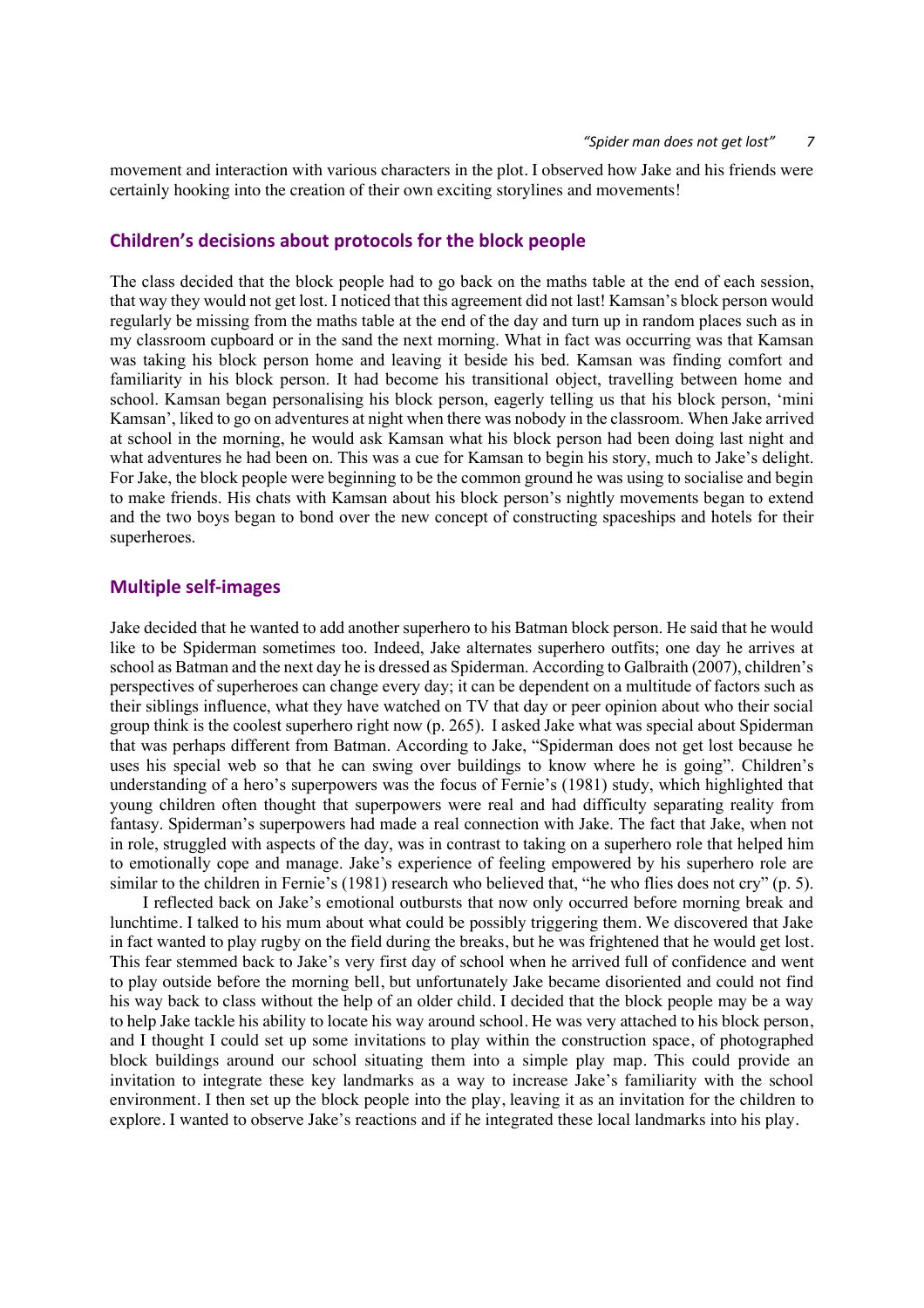### **Supporting geographical adjustment through the block people**

According to Dockett and Perry (2014), there are a wide range of tools that can be used and labelled as a map. These include mind maps, photo maps, story maps and concept maps (p. 33). The idea of having a 'block map' to go with our block people was to use the concept of a photo map (Dockett & Perry, 2014). The blocks were set up on a mat with some geographical accuracy in terms of proximity from our classroom to the other buildings located on the mat. Dockett and Perry (2014) termed this idea as being 'points of interest' (p. 33), where they drew attention to the similarities of this concept to be just like a road map that often includes some regional highlights. The concept of using a map to link to an area of personal connection with an individual can often offer views into how people see their world, providing an understanding of what is important to them, their social links to these locations and where they spend their time (Powell, 2010, p. 553). For Jake, I felt this was of key importance as it would provide him with the opportunity to rehearse his route to the school field, the location he struggled most to find. Hopefully, too, I would be able to observe and understand more about Jake's feelings and apprehensions through his interactions with his block person. The school field was for Jake, his point of interest.

I set up the block people around the different locations of the block school and left the map as an invitation to play. I had no expectations or clue whether or how the children would use the blocks. Jake, Raymond and Kamsan instantly took up the invitation to play. They set up their block people and moved them around the block school. They became so absorbed in the play that Raymond asked me if they could use the iPads to take photos of their different maps so they could remember the different places that their block people visited, forming their own picture map route. When the photos were printed out, the boys sequenced the places in the order they wanted to visit. The boys wanted to keep these images and we put them into their own book about maps. According to Dockett and Perry (2014), a 'story map' can be used as a tool to facilitate communication of information and maps can be used to tell a range of stories from differing individual perspectives. The connections between self and place are unique (Harmon, 2004); the same place can be seen so differently and there are stories embedded within the map of the children's already lived experience of the school environment. For Jake, the importance of the school field was a priority to him, but the other children may have differing perspectives and experiences of some of the other locations on the play map. I will continue to watch with interest.

## **Conclusion**

These children have taught me, through the power of observation, that their transition is happening every second of every day for them. They are constantly adjusting to their new environment and forming connections with the people and the buildings in that place. For these five-year-old children, they showed their concerns and thoughts through their roleplay. For Jake and others, it was easier to transfer their anxieties or need to rehearse something that they were mulling over through dressing up or using their block person to represent their thoughts. Giving time for children to play, respecting their needs to get into role to help them cope with new or tricky situations and allowing them the space to adopt a superheroes powers helped them to work things out in their own way and in their own time.

Within a NE classroom, accountability to the timetable may have a restrictive influence on time and space that a teacher has for children constructing their own story telling. However, according to Hamilton and Weiss (2005), "the process of constructing stories in the mind, is one of the most fundamental ways of making meaning and thus pervades all aspects of learning" (p. 2). Therefore, storytelling generated through play could be considered as an essential skill that crosses all areas of the curriculum. Weisberg, Zosh, Hirsh-Pasesk and Golinkoff (2013) reiterate that the concept of play directly benefits children's language development because it incorporates many of the socially interactive and cognitive elements known to enhance language. Indeed, the opportunities to play in contexts that are important to children in the classroom continue to benefit language development well after their first year of school (Christie & Roskos, 2006). As Bruner (1983) reiterates, "The most complicated grammatical and pragmatic forms of language appear first in play activity" (p. 65). This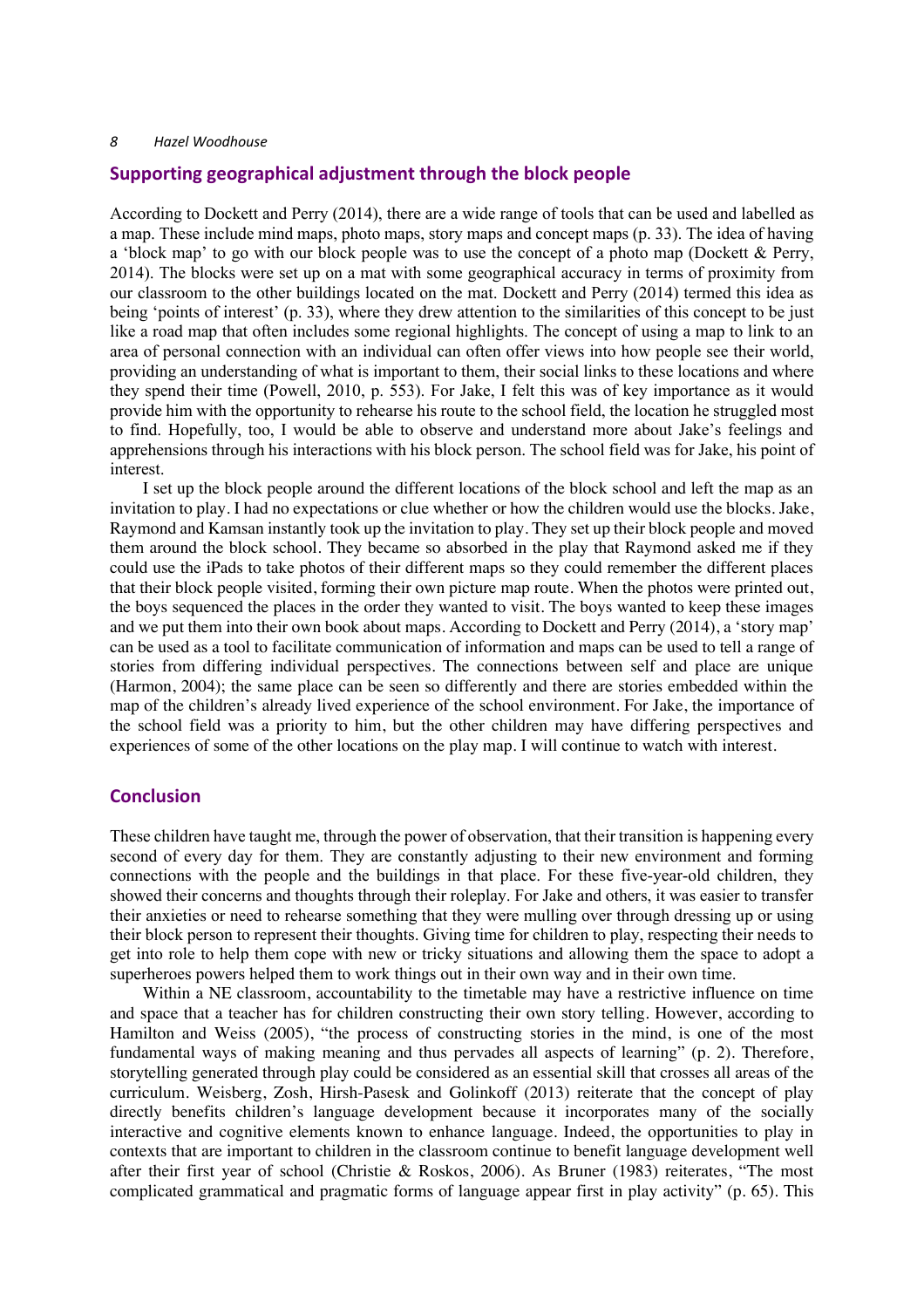evidence suggests that children are indeed more likely to use complex language when they play than when they do not (Christie & Roskos, 2006).

According to Lobham (2005), a responsive teacher hooks into the children's experiences, connecting with the children through meaningful, content-rich interactions. The block people have become a transitional object that has given me an insight as to how a child is adjusting socially and geographically to school. My role, as a responsive teacher, was to take time out to listen, valuing and acting upon the children's thoughts that they showed throughout their play. The children are actively planning their next step on their transitional journey; they are in the driving seat of their own transition and we just need to take time to observe and listen. After all, as Paley (1984) intuitively shared, "the best insights appear, it seems when the unexpected happens" (p. 33).

## **References**

Alexander, K. L., Entwisle, D. R., & Kabbani, N. S. (2001). The dropout process in life course perspective: Early risk factors at home and school. *Teachers College Record, 103*, 760–822. http://dx.doi.org/10.1111/0161-4681.00134

Bruner, J. (1983). *Child's talk: Learning to use language*. London, England: Norton and Company.

- Christie, J. F., & Roskos, K. A. (2006). Standards, science, and the role of play in early literacy education. In D. G. Singer, R. M.Golinkoff & K. Hirsh-Pasek (Eds.), *Play = Learning: How play motivates and enhances children's cognitive and social-emotional growth (pp. 57–73).* Oxford, England: Oxford University Press
- Corsaro, W. A. (1985). *Friendship and peer culture in the early years*. Upper Saddle River, NJ: Ablex.
- Coyne, S. M., Ruh, J., Linder, Rasmussen, E., Nelson, D., & Collier, K. (2014). It's a bird! It's a plane! It's a gender stereotype!–Longitudinal associations between superhero viewing and gender stereotyped play. *Sex Roles 70*, 416–430. http://dx.doi.org/10.1007/s11199-014-0374-8
- Dockett, S., & Perry, B. (2007). *Transition to school: Perceptions, expectations, experiences*, NSW, Australia: UNSW Press.
- Dockett, S., & Perry, B. (2014). Mapping transitions. *Early Childhood Folio, 18*(2), 33–38. https://www.nzcer.org.nz/system/files/journals/early-childhoodfolio/downloads/ECF2014\_2\_033.pdf
- Dowling, M. (2000). *Young children's personal, social and emotional development*. London, England: Paul Chapman.
- Fernie, D. E. (1981). Ordinary and extraordinary people: Children's understanding of television and real life models. In H. Kelly & H. Gardner (Eds.), *Viewing children through television* (pp. 47– 58). San Francisco. CA: Jossey-Bass.
- Galbraith, J. S. (2007). *Multiple perspectives on superhero play in an early childhood classroom.* (Unpublished doctoral dissertation). Ohio State University, Ohio, United States of America.
- Good, L. (2005). Snap it up! Using digital photography in early childhood. *Childhood Education, 82*(2), 79–85. https://doi.org/10.1080/00094056.2006.10521351
- Hamilton, M., & Weiss, M. (2005). *Children tell stories: Teaching and using storytelling in the classroom* (2nd ed.). New York, NY: Richard C. Owen Publishers.
- Harmon, K. (Ed.). (2004). *You are here: Personal geographies and other maps of the imagination.* Princeton, NJ: Princeton Architectural Press.
- Harris, P. L. (2000). *The work of the imagination*. Oxford, England: Blackwell Publishers.
- Jones, L. M. (2002). *Attachment objects* effects *on children's anxiety during school-related transitions* (Master's thesis, University of North Florida, Florida, USA). Retrieved from https://digitalcommons.unf.edu/etd/230
- Lobman, C. (2005). "Yes and": The uses of improvisation for early childhood professional development. *Journal of Early Childhood Teacher Education, 26*, 305–319. https://doi.org/10.1080/10901020500371353
- Lobman, C. L. (2006). Improvisation: An analytic tool for examining teacher–child interactions in the early childhood classroom. *Early Childhood Research Quarterly, 21*, 455–470. https://doi.org/10.1016/j.ecresq.2006.09.004